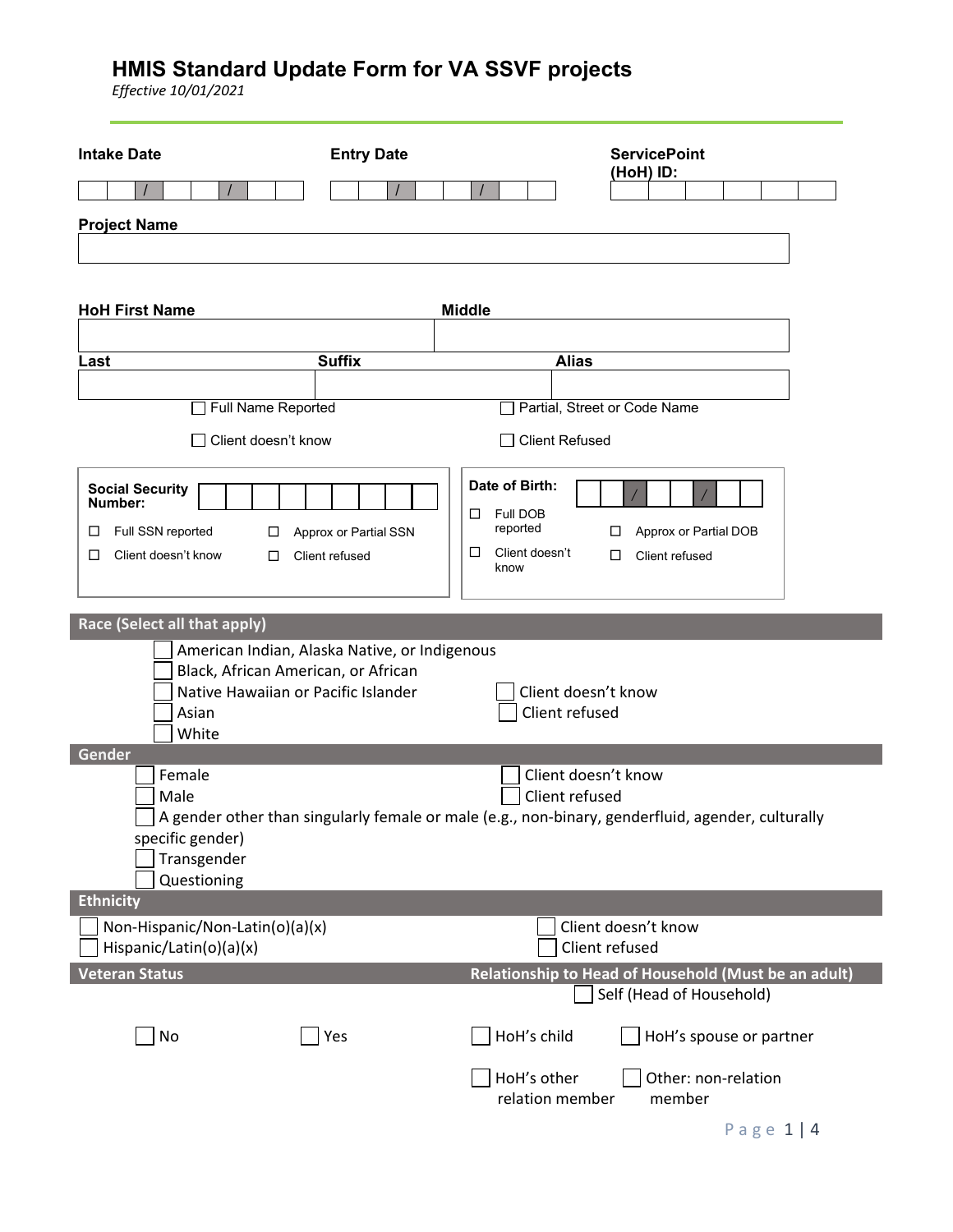| <b>Housing Move-in Date</b>                                                    |
|--------------------------------------------------------------------------------|
| Based on the housing move-in date above, what county was the client housed in? |
|                                                                                |
| <b>Unit Address</b>                                                            |
|                                                                                |
| <b>Unit City</b>                                                               |
|                                                                                |
| <b>Unit Zip</b>                                                                |
|                                                                                |
| Number of bedrooms in unit                                                     |
|                                                                                |
| Number of people in unit                                                       |
|                                                                                |

| <b>Health Insurance</b>                                                                                                                                              |                                                                                                                                         |
|----------------------------------------------------------------------------------------------------------------------------------------------------------------------|-----------------------------------------------------------------------------------------------------------------------------------------|
| No                                                                                                                                                                   | Client doesn't know                                                                                                                     |
| Yes (identify source below)                                                                                                                                          | Client                                                                                                                                  |
| <b>Source</b>                                                                                                                                                        |                                                                                                                                         |
| Medicaid<br>State Children's Health Insurance (KCHIP)<br><b>Employer-Provided Health Insurance</b><br>Private Pay Health Insurance<br>Indian Health Services Program | Medicare<br><b>VA Medical Services</b><br>Health Insurance obtained through COBRA<br><b>State Health Insurance for Adults</b><br>Other: |

| <b>Disability</b>                                                                                                              |                              |                      |                                              |                                        |                                                                                                        |                  |
|--------------------------------------------------------------------------------------------------------------------------------|------------------------------|----------------------|----------------------------------------------|----------------------------------------|--------------------------------------------------------------------------------------------------------|------------------|
| Do you have a physical, mental or emotional Impairment, a post-traumatic stress disorder, or brain injury;                     |                              |                      |                                              |                                        |                                                                                                        |                  |
| No.                                                                                                                            | Yes (indicate type(s) below) |                      |                                              | □ Client doesn't know                  | a development disability, HIV/AIDS, or a diagnosable substance abuse problem?<br>$\Box$ Client refused |                  |
|                                                                                                                                |                              |                      |                                              |                                        |                                                                                                        |                  |
|                                                                                                                                | <b>Physical</b>              | <b>Mental Health</b> | <b>Chronic</b><br><b>Health</b><br>Condition | Alcohol<br>$\Box$ Drugs<br>$\Box$ Both | Developmental                                                                                          | <b>HIV/AIDS</b>  |
| Expected to be of long-<br>continued and indefinite<br>duration and substantially<br>impairs ability to live<br>independently: | Yes<br>⊔<br>П<br>No          | Yes<br>$\Box$<br>No. | Yes<br>$\sim$<br>No                          | Yes<br>$\Box$<br>П<br>No.              | Yes<br>No                                                                                              | Yes<br><b>No</b> |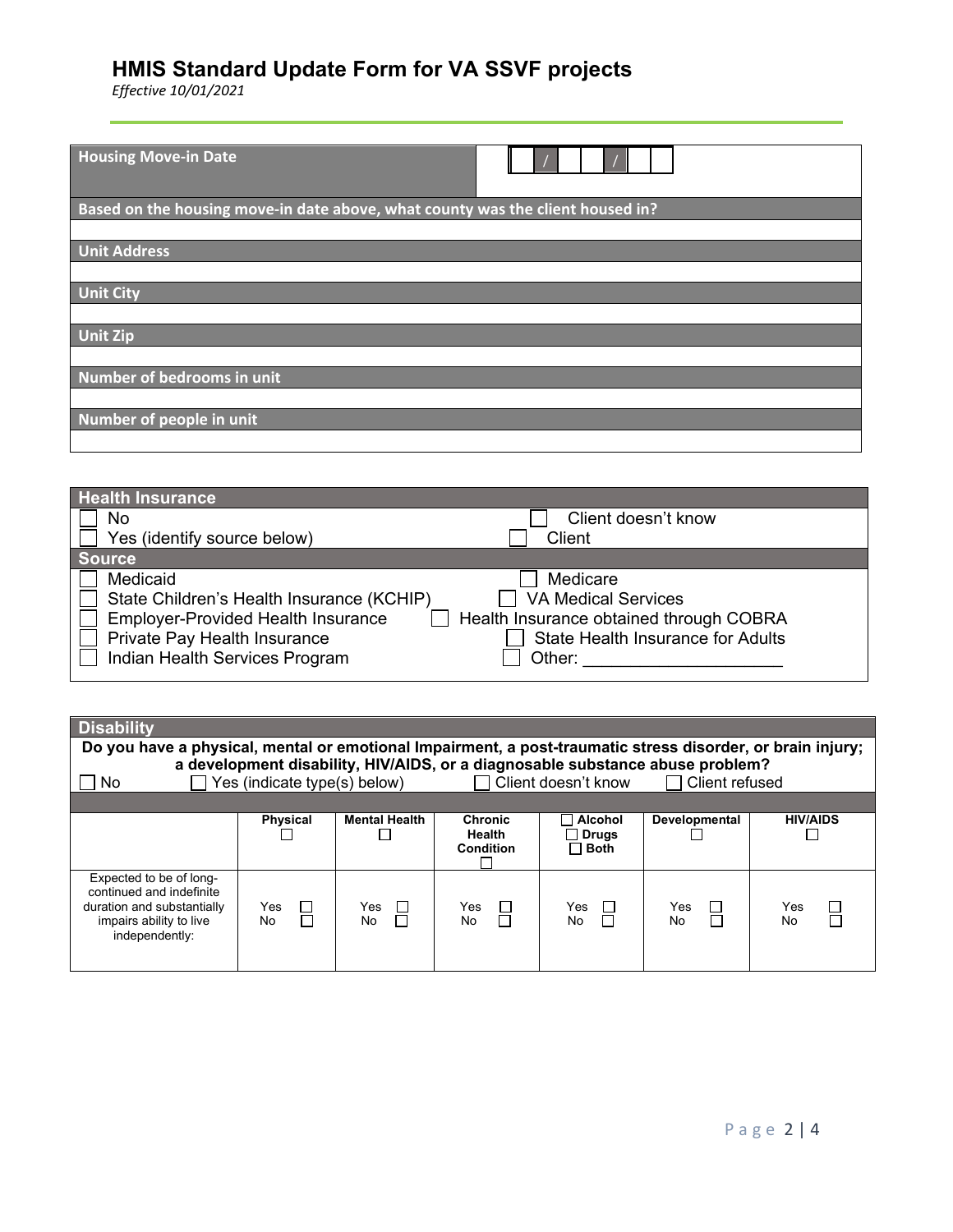| <b>Income</b>                                       |                |  |
|-----------------------------------------------------|----------------|--|
| Yes (identify source and amounts)<br>No/None at all |                |  |
| Client refused<br>Client doesn't know               |                |  |
| <b>Source</b>                                       | <b>Amount:</b> |  |
| Earned income (i.e., employment income)             | 00             |  |
| Unemployment Insurance                              | \$<br>00       |  |
| Supplemental Security Income (SSI)                  | \$<br>00       |  |
| Social Security Disability Income (SSDI)            | \$<br>00       |  |
| <b>Retirement Income from Social Security</b>       | \$<br>00       |  |
| VA Service-Connected Disability Compensation        | \$<br>00       |  |
| VA Non-Service-Connected Disability Pension         | \$<br>00       |  |
| <b>Worker's Compensation</b>                        | \$<br>00       |  |
| Temporary Assistance for Needy Families (TANF)      | \$<br>00       |  |
| General Assistance (GA)                             | \$<br>00       |  |
| Private disability Insurance                        | \$<br>00       |  |
| Pension or retirement income from a former job      | 00<br>\$       |  |
| <b>Child Support</b>                                | \$<br>-00      |  |
| Alimony or other spousal support                    | \$<br>00       |  |
| Other source:                                       | . 00           |  |
| <b>Total Monthly Income:</b>                        |                |  |

| Non-Cash Benefits                                                                                                                                                                                                                          |                             |
|--------------------------------------------------------------------------------------------------------------------------------------------------------------------------------------------------------------------------------------------|-----------------------------|
| No/None at all                                                                                                                                                                                                                             | Yes (Identify source below) |
| Client doesn't know                                                                                                                                                                                                                        | Client refused              |
| <b>Source</b>                                                                                                                                                                                                                              |                             |
| Supplemental Nutrition Assistance Program (SNAP)<br>Special Supplemental, Nutrition Program for Women, Infants, and Children (WIC)<br><b>TANF Child Care services</b><br><b>TANF</b> transportation services<br>Other TANF-funded services |                             |
| Other:                                                                                                                                                                                                                                     |                             |

| <b>Domestic Violence</b>                                                       |                     |                |  |  |
|--------------------------------------------------------------------------------|---------------------|----------------|--|--|
| Are you, or have you been a survivor of domestic or intimate partner violence? |                     |                |  |  |
| Yes<br>No                                                                      | Client doesn't know | Client refused |  |  |
| If YES, how long ago did you have this experience?                             |                     |                |  |  |
| Within the past 3 months                                                       | 1 year ago or more  |                |  |  |
| 3 to 6 months ago<br>6 months to 1 year ago                                    |                     |                |  |  |
| Client doesn't know                                                            | Client refused      |                |  |  |
|                                                                                |                     |                |  |  |
| If Yes, are you currently fleeing?                                             |                     |                |  |  |
| No                                                                             | Yes                 |                |  |  |
| Client doesn't know                                                            | Client refused      |                |  |  |